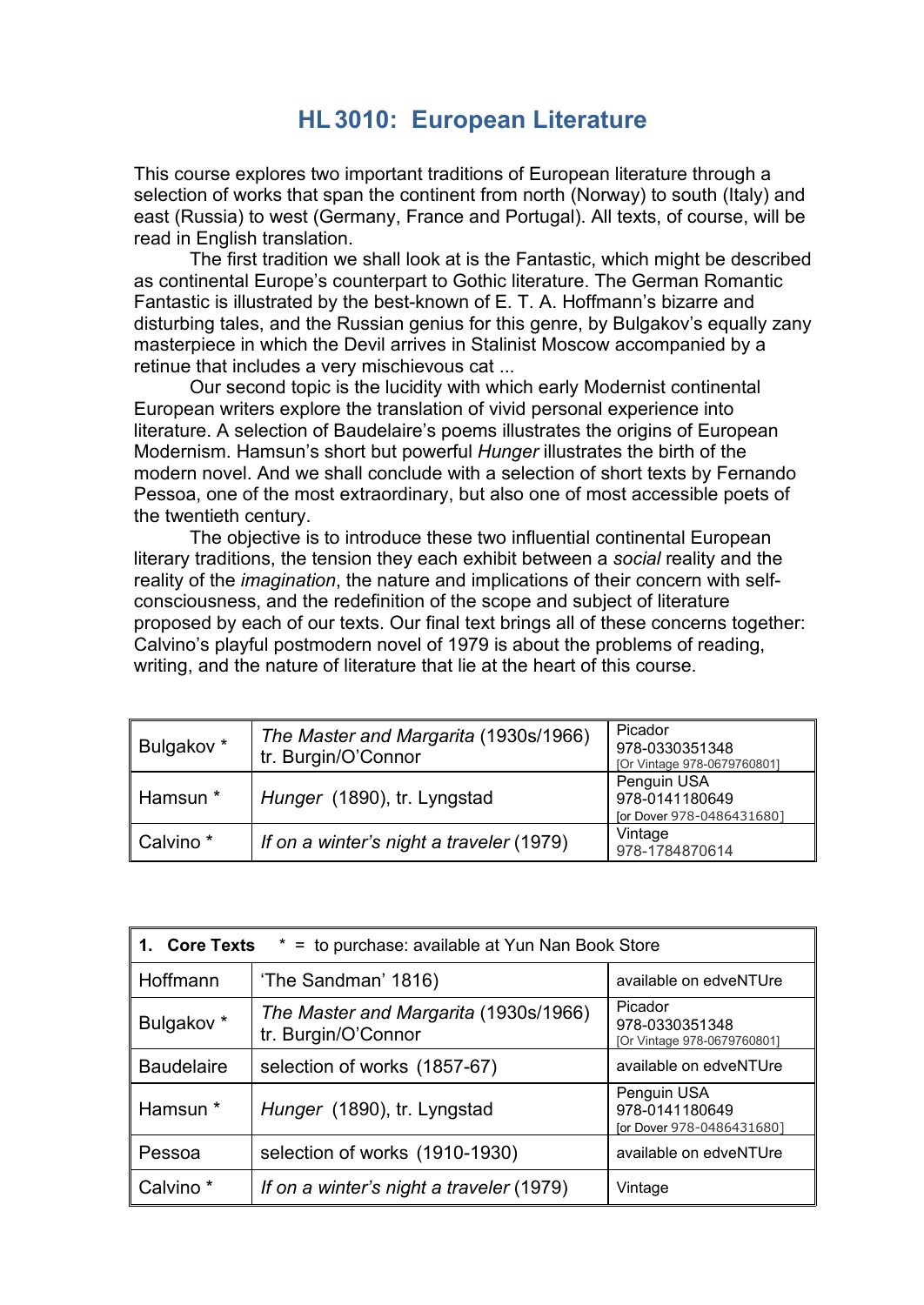|  | 1784870614<br>$78-$<br>ч<br>$\cup$ |
|--|------------------------------------|
|  |                                    |

| <b>Method of Instruction &amp; Course Assessment</b><br>2 |                        |                    |            |
|-----------------------------------------------------------|------------------------|--------------------|------------|
| <b>Method of Instruction</b>                              | <b>Assessment</b>      |                    |            |
| Seminar: 3 hours per week                                 | Continuous Assessment: | 2 mini quizzes:    | <b>20%</b> |
|                                                           |                        | 2 short essays:    | 30%        |
|                                                           |                        | Final Examination: | 50%        |

| Coordinator/Lecturer | office room no. | e-mail address     |
|----------------------|-----------------|--------------------|
| . Dr. Terence Dawson | HSS-03-78       | TDawson@ntu.edu.sg |

## **Proposed Lecture Schedule**

| <b>Week</b>    | Week of: | <b>Author</b>     | Text                                            |
|----------------|----------|-------------------|-------------------------------------------------|
|                | Jan. 14  | Introductions     | To HL3010 and to Hoffmann                       |
| $\overline{2}$ | Jan. 21  | Hoffmann          | 'The Golden Pot'                                |
| 3              | Jan. 28  | Hoffmann          | 'The Sandman': the trauma                       |
| 4              | Feb. 4   | Hoffmann          | 'The Sandman': the issues                       |
| 5              | Feb. 11  | Bulgakov          | The Master and Margarita: the Satire            |
| 6              | Feb. 18  | Bulgakov          | The Master and Margarita: Pilate                |
| 7              | Feb. 25  | <b>Baudelaire</b> | Selected Poems: Spleen and the Ideal            |
| <b>Recess</b>  |          |                   |                                                 |
| 8              | Mar. 10  | <b>Baudelaire</b> | Poems of the City                               |
| 9              | Mar. 17  | Hamsun            | Hunger                                          |
| 10             | Mar. 24  | Pessoa            | Selected poems [Caeiro, Reis]                   |
| 11             | Mar. 31  | Pessoa            | Selected poems [Campos, Pessoa]                 |
| 12             | Apr. 7   | Calvino           | If on a winter's night a traveller              |
| 13             | Apr. 14  | Calvino           | If on a winter's night a traveller + Conclusion |

## **Recommended Secondary Material**

| <b>Audio-Visual</b>    | DVDs, available in Media Resources |                                                                  |         |
|------------------------|------------------------------------|------------------------------------------------------------------|---------|
| Bortko, Vladimir       |                                    | Master i Margarita (TV-miniseries: 10 episodes x 52 mins.; 2005) |         |
|                        |                                    | (Russian, with English subtitles) E574836                        |         |
| Henning Carlsen (dir.) | <i>Hunger</i> (112 mins; 1968)     |                                                                  | F574858 |
| Jan Troell (dir.)      | Hamsun (154 mins; 1997)            | (a film about Hamsun's <i>later</i> life; Eng. Subtitles)        |         |
|                        |                                    |                                                                  |         |

## **Books**

| Hoffmann, E. T. A. | Fantasy Pieces in Callot's Manner (1996)                                                       |
|--------------------|------------------------------------------------------------------------------------------------|
| Sandner, David     | The Fantastic: A Critical Reader (2004)                                                        |
| Freud, Sigmund     | The Uncanny (1919)                                                                             |
| Todorov, Tzvetan   | The Fantastic (1970)                                                                           |
| Jackson, Rosemary. | Fantasy: the Literature of Subversion (1981)                                                   |
| Negus, Kenneth     | E.T.A. Hoffmann's Other World, the Romantic Author and His New<br>Mythology (1965)             |
| Bergstrom, Stefan  | Between Real and Unreal: A Thematic Study of E.T.A. Hoffmann's 'Die<br>Serapionsbruder' (2000) |
| Brown, Hilda M.    | E. T. A. Hoffmann and the Serapiontic Principle: Critique and Creativity<br>(2006)             |
| Wright, A. C.      | Mikhail Bulgakov (1979)                                                                        |
| Natov, Nadine      | Mikhail Bulgakov (1985)                                                                        |
| Milne, Lesley, ed. | Bulgakov: The Novelist-Playwright (1996)                                                       |
| Benjamin, Walter   | The Writer of Modern Life: Essays on Charles Baudelaire (2006)                                 |